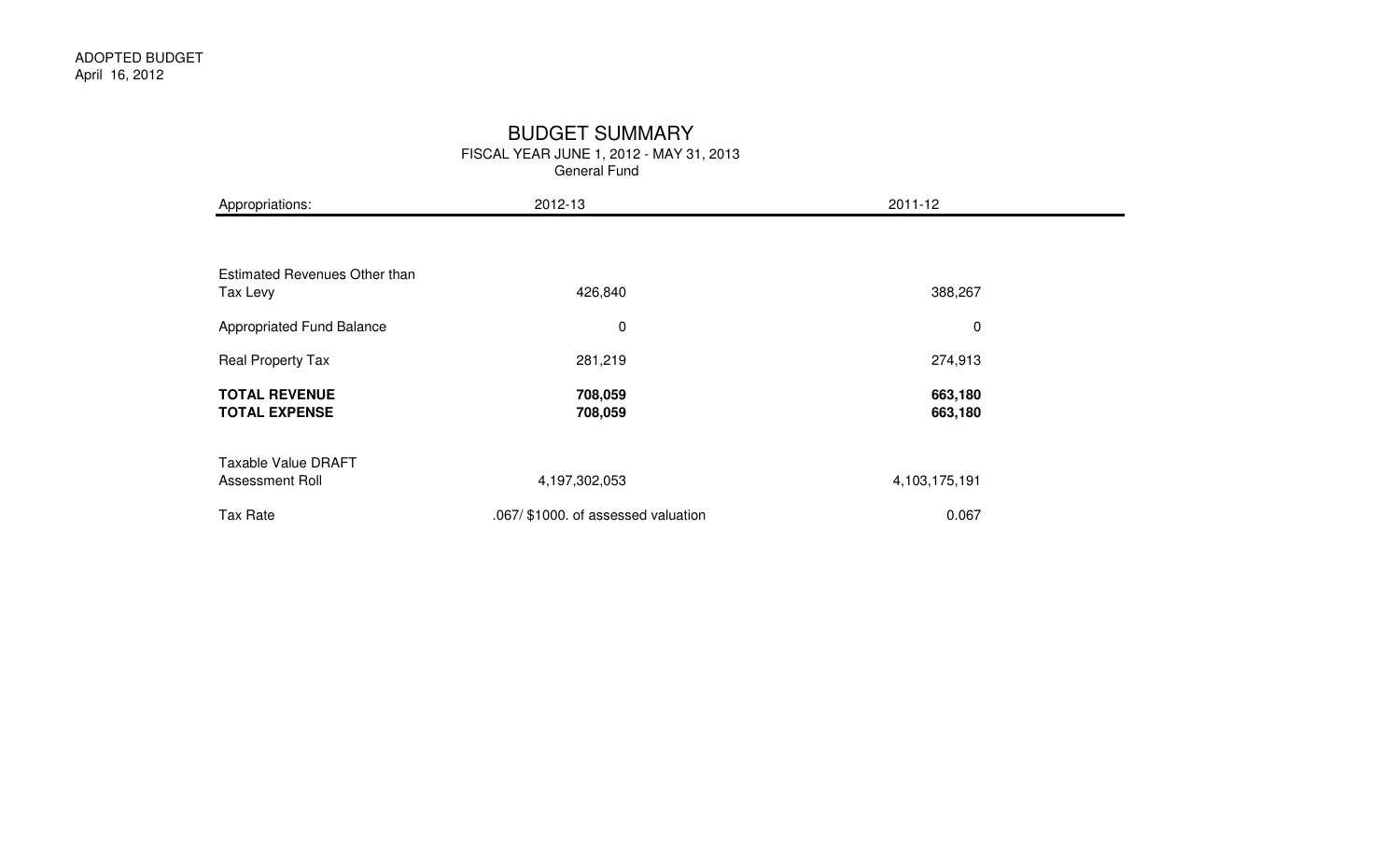## Village of Sagaponack 2012-2013 Revenue StatusGeneral Fund - A

| <b>ACCOUNT NAME</b>                                          | <b>ACCOUNT</b><br>CODE | <b>BUDGET</b><br>08-09 | <b>ACTUAL</b><br>08-09 | <b>BUDGET</b><br>09-10  | <b>ACTUAL</b><br>09-10  | <b>BUDGET</b><br>$10 - 11$ | <b>ACTUAL</b><br>2010-11 | <b>BUDGET</b><br>$2011 - 12$ | <b>ACTUAL</b><br><b>TO-DATE</b><br>2011-12<br>3/15/12 | <b>PROJECTED</b><br>FOR 2011-12 | <b>BUDGET</b><br>$2012 - 13$ | INCREASE/<br><b>DECREASE</b><br>11-12 Budget<br><b>VS</b><br>12-13 Budget |
|--------------------------------------------------------------|------------------------|------------------------|------------------------|-------------------------|-------------------------|----------------------------|--------------------------|------------------------------|-------------------------------------------------------|---------------------------------|------------------------------|---------------------------------------------------------------------------|
| <b>Real Property Taxes</b>                                   |                        |                        |                        |                         |                         |                            |                          |                              |                                                       |                                 |                              |                                                                           |
| Real Property Tax<br>Interest & Penalties                    | A1001<br>A1090         | 250,606<br>$\Omega$    | 251,124<br>3,520       | 268,945<br>$\Omega$     | 265,372<br>2,626        | 275,131<br>$\Omega$        | 274,099<br>3,374         | 274,913<br>$\overline{0}$    | 274,488<br>1,200                                      | 274,488<br>1,400                | 281,219<br>$\Omega$          | 6,306<br>0                                                                |
| <b>Total Real Property Tax</b>                               | $***$                  | 250,606                | 254,643                | 268,945                 | 267,998                 | 275,131                    | 277,473                  | 274,913                      | 275,689                                               | 275,888                         | 281,219                      | 6,306                                                                     |
| <b>Non-Property Tax</b>                                      |                        |                        |                        |                         |                         |                            |                          |                              |                                                       |                                 |                              |                                                                           |
| Payment in Lieu of Taxes                                     | A1005                  | $\mathbf 0$            | $\mathbf 0$            | $\mathbf 0$             | 448                     | $\mathbf 0$                | 510                      | 510                          | 729                                                   | 729                             | 400                          | $-110$                                                                    |
| <b>Franchise Fees</b>                                        | A1130                  | 4,000                  | 7,127                  | 16,000                  | 29,746                  | 25,000                     | 32,351                   | 30,000                       | 33,600                                                | 33,600                          | 30,000                       | 0                                                                         |
| <b>Total Non-Property Tax</b>                                | $**$                   | 4,000                  | 7,127                  | 16,000                  | 30,194                  | 25,000                     | 32,861                   | 30,510                       | 34,329                                                | 34,329                          | 30,400                       | $-110$                                                                    |
| <b>Departmental Income</b><br><b>Clerks Office</b>           |                        |                        |                        |                         |                         |                            |                          |                              |                                                       |                                 |                              |                                                                           |
| Charges for Tax advertising                                  | A1235                  | $\Omega$               | 0                      | 0                       | 0                       | 0                          | $\pmb{0}$                | $\overline{0}$               | $\mathbf{0}$                                          |                                 |                              | 0                                                                         |
| <b>Clerks Fees</b>                                           | A1255                  | 100                    | 2,061                  | 200                     | 303                     | 200                        | 692                      | 300                          | 1,089                                                 | 1,150                           | 625                          | 325                                                                       |
| <b>Vital Statistics Fees</b>                                 | A1603                  | 167                    | 360                    | 150                     | 320                     | 150                        | $\mathbf 0$              | 100                          | 60                                                    |                                 | 100                          | $\Omega$                                                                  |
| <b>Other Permits</b>                                         | A2590                  | 3,000                  | 2,139                  | 3,000                   | 9,150                   | 3,000                      | 14,350                   | 6,000                        | 5,500                                                 | 6,000                           | 6,000                        | 0                                                                         |
| <b>Total Clerks Office Income</b>                            |                        | 3,267                  | 4,560                  | 3,350                   | 9,773                   | 3,350                      | 15,042                   | 6,400                        | 6,649                                                 | 7,150                           | 6,725                        | 325                                                                       |
| <b>Land Management Dept</b>                                  |                        |                        |                        |                         |                         |                            |                          |                              |                                                       |                                 |                              |                                                                           |
| <b>Zoning Fees</b>                                           | A2110                  | 4,000                  | 4,350                  | 4,000                   | 4,000                   | 3,500                      | 9,550                    | 5,000                        | 7,800                                                 | 8,400                           | 7,000                        | 2,000                                                                     |
| <b>Planning Fees</b>                                         | A2115                  | 12,000                 | 56,803                 | 12,000                  | 38,963                  | 12,000                     | 48,713                   | 10,000                       | 16,299                                                | 16,299                          | 10,000                       | $\Omega$                                                                  |
| <b>Building Permits</b>                                      | A2555                  | 40,000                 | 131,681                | 50,000                  | 248,111                 | 93,500                     | 334,647                  | 150,074                      | 355,953                                               | 400,000                         | 178,626                      | 28,552                                                                    |
| <b>Total Land Mgnt Income</b>                                |                        | 56,000                 | 192,834                | 66,000                  | 291,075                 | 109,000                    | 392,909                  | 165,074                      | 380,052                                               | 424,699                         | 195,626                      | 30,552                                                                    |
| <b>Total Departmental Income</b>                             |                        | 59,267                 | 197,393                | 69,350                  | 300,848                 | 112,350                    | 407,951                  | 171,474                      | 386,701                                               | 431,849                         | 202,351                      | 30,877                                                                    |
| <b>Use of Money and Property</b><br><b>Interest Earnings</b> | A2401.00               | 5,000.00               | 31,340.38              | 3,000.00                | 3,592.55                | 2,000.00                   | 2,686.94                 | 2,500                        | 1,470.87                                              | 1,800.00                        | 3,000                        | 500                                                                       |
| <b>Total Use of Money and Property</b>                       | $***$                  | 5,000.00               | 31,340.38              | 3,000.00                | 3,592.55                | 2,000.00                   | 2,686.94                 | 2,500                        | 1,470.87                                              | 1,800.00                        | 3,000                        | 500                                                                       |
|                                                              |                        |                        |                        |                         |                         |                            |                          |                              |                                                       |                                 |                              |                                                                           |
| <b>Licenses and Permits</b>                                  |                        |                        |                        |                         |                         |                            |                          |                              |                                                       |                                 |                              |                                                                           |
| <b>Licenses &amp; Permits</b>                                | A2501.00               | 0                      | 500                    | $\mathbf 0$             | 0                       | $\mathbf 0$                | 1,500                    | 500                          | $\mathbf{0}$                                          | $\Omega$                        | $\Omega$                     | $-500$                                                                    |
| <b>Total Licenses and Permits</b>                            |                        | $\Omega$               | 500                    | $\overline{\mathbf{0}}$ | $\overline{\mathbf{0}}$ | $\overline{\mathbf{0}}$    | 1,500                    | 500                          | $\mathbf{0}$                                          | $\Omega$                        | $\Omega$                     | $-500$                                                                    |
| <b>Miscellaneous Income</b>                                  |                        |                        |                        |                         |                         |                            |                          |                              |                                                       |                                 |                              |                                                                           |
| Refund from prior year                                       | A2701                  | 0                      | $\mathbf 0$            | $\boldsymbol{0}$        | 0                       | 0                          | $\mathbf 0$              |                              | $\mathbf{0}$                                          |                                 |                              | $\Omega$                                                                  |
| <b>Other Unclassified</b>                                    | A2770                  | 4,000                  | 17,176                 | $\mathbf 0$             | 44,372                  | $\mathbf 0$                | 814                      |                              | 407                                                   | 407                             | $\Omega$                     |                                                                           |
| <b>Employee Health Contribution</b>                          | A2770.1                |                        |                        |                         | $\Omega$                | 7,377                      | 8,413                    | 13,283                       | 11,097                                                | 13,283                          | 12,089                       | $-1,194$                                                                  |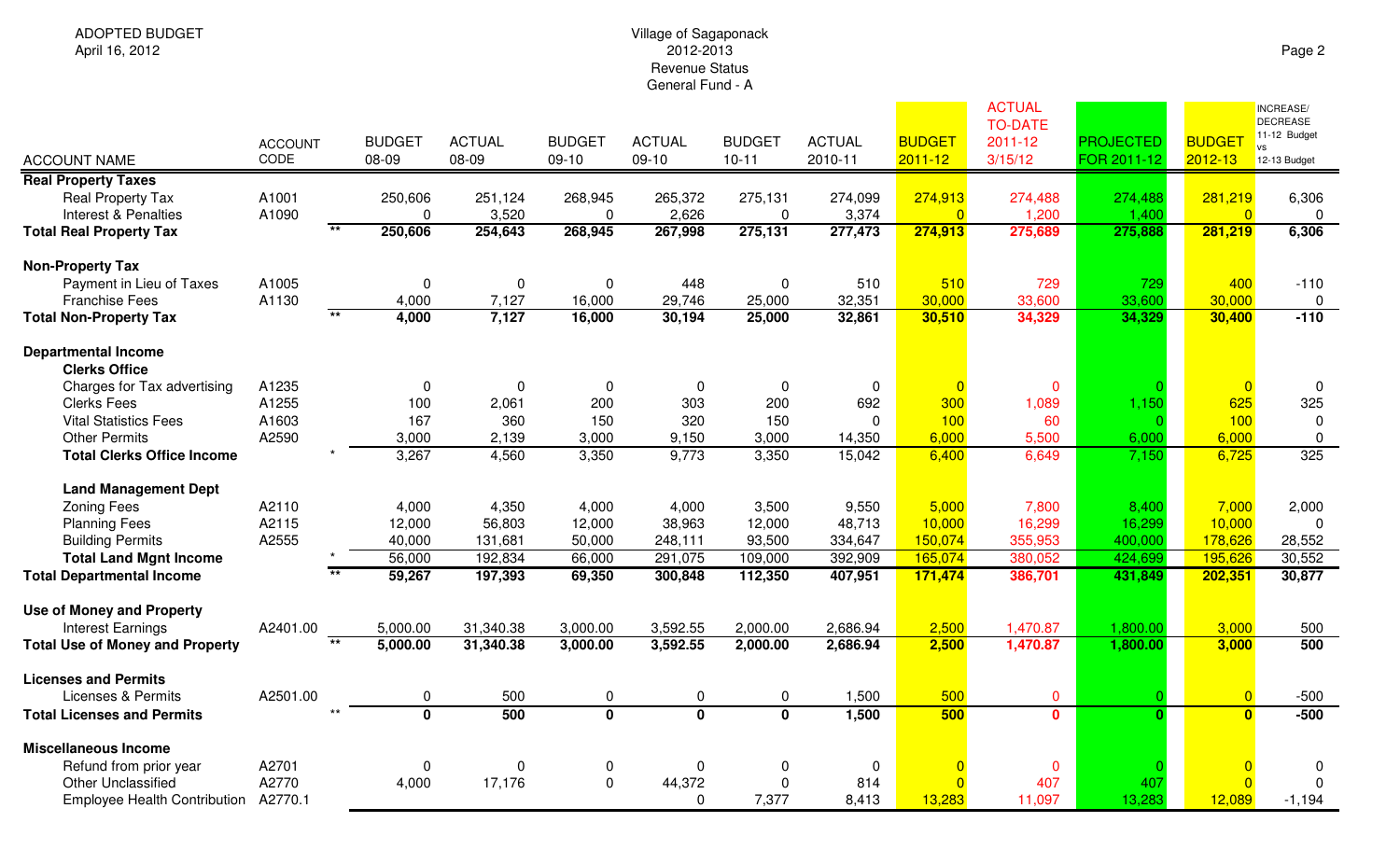## Village of Sagaponack 2012-2013 Revenue StatusGeneral Fund - A

| <b>ACCOUNT NAME</b>                  | <b>ACCOUNT</b><br><b>CODE</b> |       | <b>BUDGET</b><br>08-09 | <b>ACTUAL</b><br>08-09 | <b>BUDGET</b><br>$09-10$ | <b>ACTUAL</b><br>$09-10$ | <b>BUDGET</b><br>$10 - 11$ | <b>ACTUAL</b><br>2010-11 | <b>BUDGE</b><br>$2011 - 12$ | <b>ACTUAL</b><br><b>TO-DATE</b><br>2011-12<br>3/15/12 | <b>PROJECTED</b><br>FOR 2011-12 | <b>BUDGET</b><br>$2012 - 13$ | INCREASE/<br><b>DECREASE</b><br>11-12 Budget<br>VS<br>12-13 Budget |
|--------------------------------------|-------------------------------|-------|------------------------|------------------------|--------------------------|--------------------------|----------------------------|--------------------------|-----------------------------|-------------------------------------------------------|---------------------------------|------------------------------|--------------------------------------------------------------------|
| <b>Total Miscellaneous Income</b>    |                               | $***$ | 4,000                  | 17,176                 | 0                        | 44,372                   | 7,377                      | 9,227                    | 13,283                      | 11,504                                                | 13,690                          | 12,089                       | $-1,194$                                                           |
| <b>State Aid</b>                     |                               |       |                        |                        |                          |                          |                            |                          |                             |                                                       |                                 |                              |                                                                    |
| State Aid Per Capita                 | A3001                         |       |                        | $\Omega$               | $\Omega$                 | 0                        |                            | 0                        |                             | $\mathbf{0}$                                          |                                 |                              |                                                                    |
| Mortgage Tax                         | A3005                         |       | 230,000                | 317,620                | 191,500                  | 193,084                  | 135,000                    | 256,418                  | 170,000                     | 203,224                                               | 272,224                         | 179,000                      | 9,000                                                              |
| <b>Total State Aid</b>               |                               | $***$ | 230,000                | 317,620                | 191,500                  | 193,084                  | 135,000                    | 256,418                  | 170,000                     | 203,224                                               | 272,224                         | 179,000                      | 9,000                                                              |
| <b>Other Financing Sources</b>       |                               |       |                        |                        |                          |                          |                            |                          |                             |                                                       |                                 |                              |                                                                    |
| Appropriated Fund Balance            | A3999.9                       |       |                        | $\Omega$               | $\mathbf 0$              | 0                        | 100,000                    | 100,000                  |                             | $\mathbf{0}$                                          |                                 |                              |                                                                    |
| <b>Total Other Financing Sources</b> |                               | $***$ | $\Omega$               | 0                      | 0                        | $\mathbf 0$              | 100,000                    | 100,000                  |                             | $\mathbf{0}$                                          |                                 |                              | 0                                                                  |
| <b>TOTAL INCOME</b>                  |                               | $***$ | 552,873                | 825,800                | 548,795                  | 840,088                  | 656,858                    | 1,088,118                | 663,180                     | 912,917                                               | 1,029,780                       | 708,059                      | 44,879                                                             |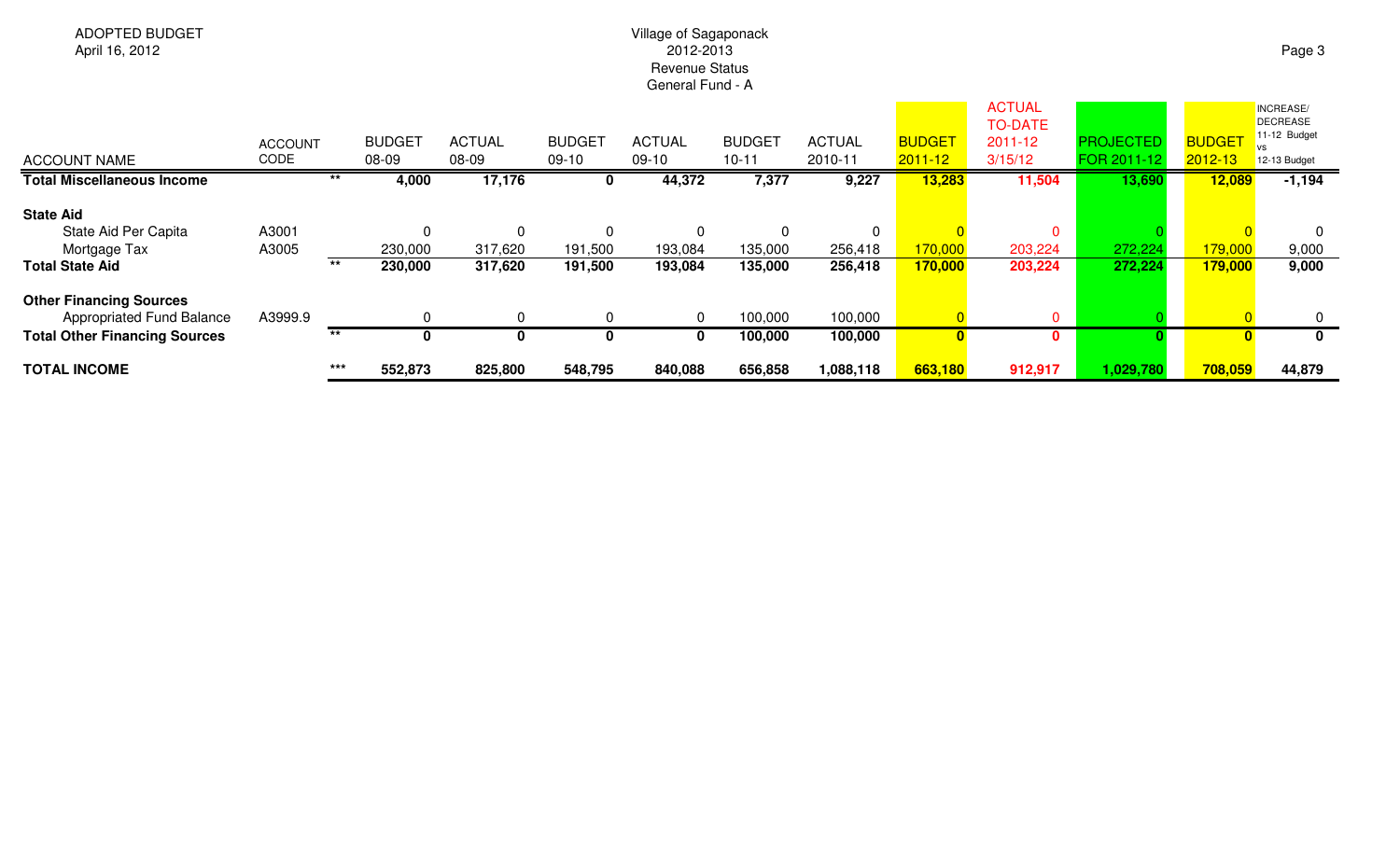| <b>ADOPTED BUDGET</b><br>April 16, 2012          | Village of Sagaponack<br>2012-2013<br><b>Comprehensive Budget Status</b><br>General Fund A |                        |                          |                          |                          |                            |                            |                              |                                                        |                             |                             |                                                                   |
|--------------------------------------------------|--------------------------------------------------------------------------------------------|------------------------|--------------------------|--------------------------|--------------------------|----------------------------|----------------------------|------------------------------|--------------------------------------------------------|-----------------------------|-----------------------------|-------------------------------------------------------------------|
| <b>ACCOUNT NAME</b>                              | <b>ACCOUNT</b><br>CODE                                                                     | <b>BUDGET</b><br>08-09 | <b>ACTUAL</b><br>08-09   | <b>BUDGET</b><br>$09-10$ | <b>ACTUAL</b><br>$09-10$ | <b>BUDGET</b><br>$10 - 11$ | <b>ACTUAL</b><br>$10 - 11$ | <b>BUDGET</b><br>$2011 - 12$ | <b>ACTUAL</b><br><b>TO DATE</b><br>$11-12-$<br>3/15/12 | 2011-12<br><b>PROJECTIO</b> | <b>BUDGE</b><br>$2012 - 13$ | 2012-13<br>budget over<br>2011-12<br>INCREASE/<br><b>DECREASE</b> |
| <b>Board of Trustees</b>                         |                                                                                            |                        |                          |                          |                          |                            |                            |                              |                                                        |                             |                             |                                                                   |
| <b>Board of Trustees</b>                         |                                                                                            |                        |                          |                          |                          |                            |                            |                              |                                                        |                             |                             |                                                                   |
| LEGISLATIVE CONTRACTUAL                          | A1010.40                                                                                   |                        | $\pmb{0}$                | 0                        | 0                        | 0                          | $\boldsymbol{0}$           |                              | $\mathbf 0$                                            |                             |                             | 0                                                                 |
| <b>SUPPLIES</b>                                  | A1010.43                                                                                   |                        | $\pmb{0}$                | 0<br>0                   | $\Omega$                 | 0<br>$\mathbf{0}$          | $\mathbf 0$                |                              | $\mathbf 0$<br>$\overline{0}$                          |                             |                             |                                                                   |
| LEGISLATIVE CODIFICATION<br>CONFERENCES/TRAINING | A1010.44<br>A1010.411                                                                      | 1,000                  | $\pmb{0}$<br>$\mathbf 0$ | $\Omega$                 | 0<br>102                 | $\mathbf{0}$               | $\mathbf 0$<br>$\mathbf 0$ | $\Omega$                     | $\Omega$                                               |                             | $\Omega$                    | 0                                                                 |
| <b>Total Board of Trustees</b>                   |                                                                                            | 1,000                  | $\mathbf 0$              | $\mathbf 0$              | 102                      | $\mathbf 0$                | $\mathbf 0$                | $\overline{0}$               | $\mathbf 0$                                            | $\Omega$                    | $\overline{0}$              | $\mathbf 0$                                                       |
| <b>Total Board of Trustees</b>                   |                                                                                            | $\star\star$<br>1,000  | $\mathbf 0$              | $\mathbf 0$              | 102                      | $\mathbf 0$                | $\mathbf 0$                | $\overline{\mathbf{0}}$      | $\bf{0}$                                               | $\Omega$                    | $\overline{0}$              | $\mathbf 0$                                                       |
|                                                  |                                                                                            |                        |                          |                          |                          |                            |                            |                              |                                                        |                             |                             |                                                                   |
| <b>Executive</b><br>Mayor                        |                                                                                            |                        |                          |                          |                          |                            |                            |                              |                                                        |                             |                             |                                                                   |
| <b>CONTRACTUAL &amp; MISC</b>                    | A1210.40                                                                                   | 0                      | 0                        | 0                        | $\mathbf 0$              | 0                          | $\boldsymbol{0}$           |                              | $\mathbf 0$                                            |                             |                             | 0                                                                 |
| OTHER EXPENSES                                   | A1210.41                                                                                   |                        |                          | 0                        | 1,120                    | $\mathbf 0$                | $\mathbf 0$                | $\overline{0}$               | 1,910                                                  | 1,910                       |                             | ∩                                                                 |
| CONFERENCES/TRAINING                             | A1210.411                                                                                  | 0                      | $\pmb{0}$                | $\Omega$                 | 0                        | 0                          | $\mathbf 0$                | $\Omega$                     | $\Omega$                                               |                             | $\overline{0}$              | 0                                                                 |
| <b>Total Executive</b>                           |                                                                                            | $***$<br>$\mathbf 0$   | $\overline{\mathbf{0}}$  | $\mathbf 0$              | 1,120                    | $\mathbf 0$                | $\mathbf 0$                | $\overline{\mathbf{0}}$      | 1,910                                                  | 1,910                       | $\overline{0}$              | $\mathbf 0$                                                       |
|                                                  |                                                                                            |                        |                          |                          |                          |                            |                            |                              |                                                        |                             |                             |                                                                   |
|                                                  |                                                                                            |                        |                          |                          |                          |                            |                            |                              |                                                        |                             |                             |                                                                   |
| <b>Finance</b>                                   |                                                                                            |                        |                          |                          |                          |                            |                            |                              |                                                        |                             |                             |                                                                   |
| Auditing<br><b>AUDITOR</b>                       | A1320.40                                                                                   | 4,000                  | 4,950                    | 4,000                    | 4,950                    | 4,950                      | 4,950                      | 5,000                        | $\mathbf 0$                                            | 4,950                       | 5,500                       | 500                                                               |
| Finance                                          |                                                                                            |                        |                          |                          |                          |                            |                            |                              |                                                        |                             |                             | -0                                                                |
| CONTRACTUAL                                      | A1325.40                                                                                   | 0                      | 0                        | 0                        | 0                        | 0                          | $\boldsymbol{0}$           | $\overline{0}$               | $\mathbf{0}$                                           |                             | $\overline{0}$              | $\Omega$                                                          |
| BOND ISSUE & NOTE EXPENSE                        | A1325.42                                                                                   | $\Omega$               | $\pmb{0}$                | 37,000                   | 21,555                   | 0                          | 0                          | $\Omega$                     | $\mathbf 0$                                            |                             | 13,000                      | 13,000                                                            |
| FINANCE ASSESSOR/DATA PROCESS                    | A1355.40                                                                                   | 4,000                  | 3,697                    | 7,000                    | 12,486                   | 7,000                      | 6,992                      | 8,000                        | $\mathbf 0$                                            | 6,768                       | 7,000                       | $-1,000$                                                          |
| <b>Total Finance</b>                             |                                                                                            | 8,000                  | 8,647                    | 48,000                   | 38,991                   | 11,950                     | 11,942                     | 13,000                       | $\mathbf 0$                                            | 11,718                      | 25,500                      | 12,500                                                            |
| <b>Total Finance</b>                             |                                                                                            | $\star\star$<br>8,000  | 8,647                    | 48,000                   | 38,991                   | 11,950                     | 11,942                     | 13,000                       | $\mathbf{0}$                                           | 11,718                      | 25,500                      | 12,500                                                            |
|                                                  |                                                                                            |                        |                          |                          |                          |                            |                            |                              |                                                        |                             |                             |                                                                   |
| <b>Staff</b><br>Clerk                            |                                                                                            |                        |                          |                          |                          |                            |                            |                              |                                                        |                             |                             |                                                                   |
| PERSONAL SERVICES                                | A1410.10                                                                                   | 100,000                | 95,350                   | 100000                   | 101,775                  | 110,560                    | 92,463                     | 94,860                       | 76,175                                                 | 94,860                      | 96,956                      | 2,096                                                             |
| CONTRACTUAL                                      | A1410.11                                                                                   | 300                    | 809                      | $\mathbf 0$              | 1,305                    | $\mathbf 0$                | 2,076                      | 2,000                        | 1,160                                                  | 2,000                       | 3,724                       | 1,724                                                             |
| <b>EQUIPMENT</b>                                 | A1410.20                                                                                   | 3,500                  | 3,344                    | 3500                     | 2,011                    | 3,000                      | 3,922                      | 2,000                        | 1,233                                                  | 6,383                       | 2,500                       | 500                                                               |
| <b>TELEPHONE</b>                                 | A1410.41                                                                                   | 2,040                  | 1,991                    | 2000                     | 1,182                    | 1,500                      | 1,483                      | 1,500                        | 1,038                                                  | 1,500                       | 1,558                       | 58                                                                |
| POSTAGE                                          | A1410.42                                                                                   | 2,000                  | 645                      | 1000                     | 553                      | 800                        | 1,045                      | 1,200                        | 927                                                    | 1,200                       | 1,200                       | 0                                                                 |
| COPIER                                           | A1410.43                                                                                   | 2,500                  | 403                      | 4840                     | 3,840                    | 3,500                      | 82                         | 2,000                        | 814                                                    | 1,500                       | 1,500                       | $-500$                                                            |
| PETTY CASH                                       | A1410.44                                                                                   | 0                      | $\mathbf 0$              | 0                        | 525                      | 450                        | 675                        | 550                          | 525                                                    | 600                         | 600                         | 50                                                                |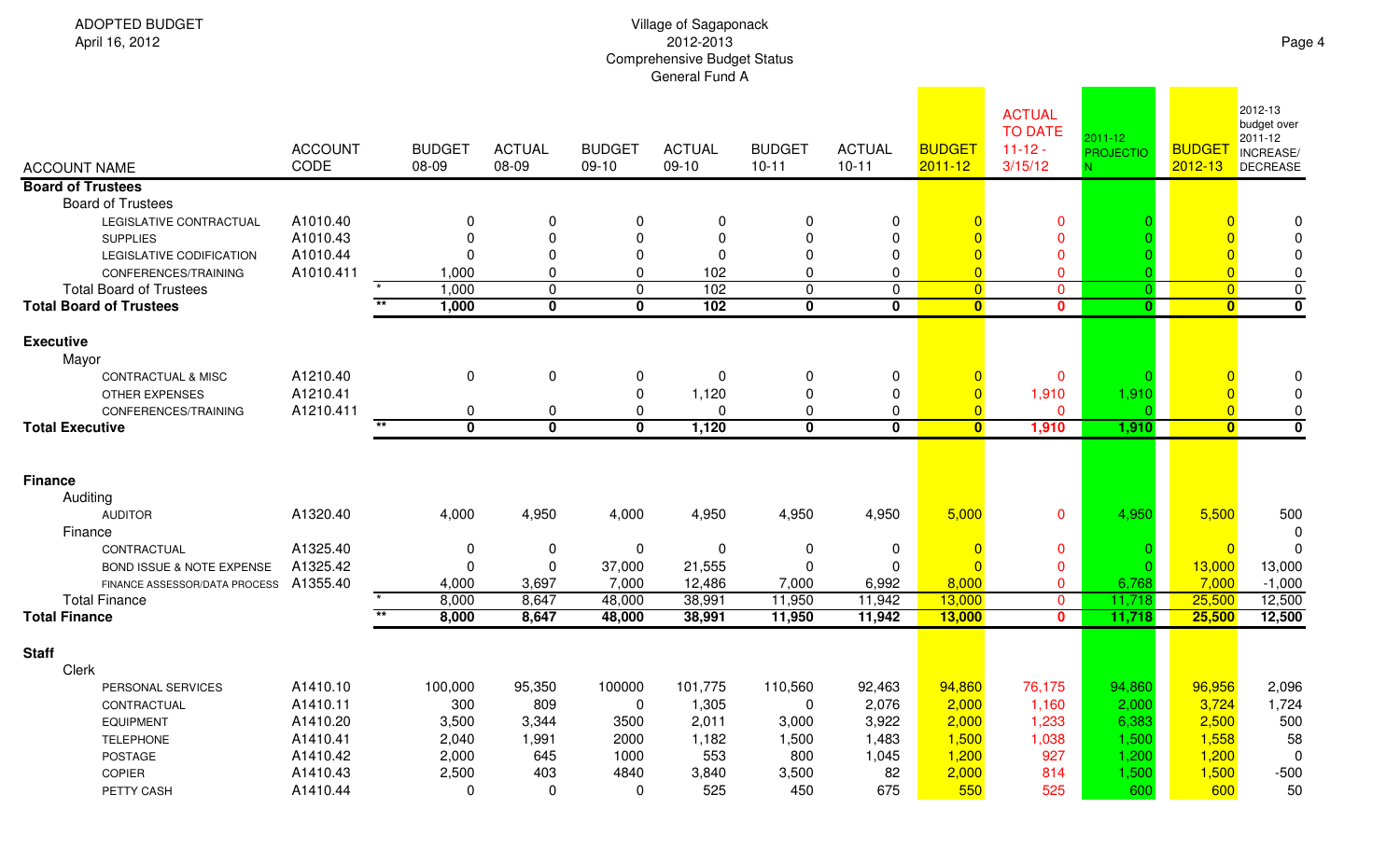| <b>ACCOUNT NAME</b>                   | <b>ACCOUNT</b><br>CODE |                          | <b>BUDGET</b><br>08-09 | <b>ACTUAL</b><br>08-09 | <b>BUDGET</b><br>$09-10$ | <b>ACTUAL</b><br>$09-10$ | <b>BUDGET</b><br>$10 - 11$ | <b>ACTUAL</b><br>$10 - 11$ | <b>BUDGET</b><br>$2011 - 12$ | <b>ACTUAL</b><br><b>TO DATE</b><br>$11 - 12 -$<br>3/15/12 | $2011 - 12$<br><b>PROJECTIO</b> | <b>BUDGE</b><br>$2012 - 13$ | 2012-13<br>budget over<br>2011-12<br>INCREASE/<br><b>DECREASE</b> |
|---------------------------------------|------------------------|--------------------------|------------------------|------------------------|--------------------------|--------------------------|----------------------------|----------------------------|------------------------------|-----------------------------------------------------------|---------------------------------|-----------------------------|-------------------------------------------------------------------|
| <b>RECORDS MANAGEMENT</b>             | A1410.45               |                          | $\mathbf 0$            | $\mathbf{0}$           | 1000                     | $\overline{0}$           | 1,000                      | $\overline{0}$             | 1,000                        | $\mathbf 0$                                               | 13,054                          | 37,600                      | 36,600                                                            |
| OFFICE SUPPLIES                       | A1410.46               |                          | 5,500                  | 3,965                  | 3500                     | 3,240                    | 3,000                      | 4,723                      | 3,000                        | 1,937                                                     | 3,000                           | 3,000                       | 0                                                                 |
| <b>WEBSITE</b>                        | A1410.47               |                          | 423                    | 580                    | 1000                     | 455                      | 600                        | 455                        | 600                          | $\mathbf 0$                                               | 600                             | 600                         | $\mathbf 0$                                                       |
| <b>CODE BOOKS</b>                     | A1410.48               |                          | 2,000                  | 3,534                  | 4,500                    | 3,216                    | 4,000                      | 7,256                      | 5,000                        | 2,562                                                     | 4,000                           | 5,000                       | $\mathbf 0$                                                       |
| LEGAL ADVERTISING & PRINTING A1410.49 |                        |                          | 7,000                  | 1,881                  | 3,000                    | 2,315                    | 3,000                      | 2,580                      | 3,000                        | 2,696                                                     | 3,000                           | 3,000                       | $\mathbf 0$                                                       |
| CONFERENCES/TRAINING                  | A1410.411              |                          | 2,000                  | 30                     | 2,000                    | 245                      | 1,000                      | $\Omega$                   | 1,000                        | $\mathbf{0}$                                              | 500                             | 1,000                       | $\pmb{0}$                                                         |
| <b>Total Clerk</b>                    |                        |                          | 127,263                | 112,533                | 126,340                  | 120,662                  | 132,410                    | 116,760                    | 117,710                      | 89,068                                                    | 132,197                         | 158,238                     | 40,528                                                            |
| Legal                                 |                        |                          |                        |                        |                          |                          |                            |                            |                              |                                                           |                                 |                             |                                                                   |
| <b>COUNSEL RETAINER</b>               | A1420.41               |                          | $\pmb{0}$              | 0                      | $\mathbf 0$              | $\mathbf 0$              | 0                          | $\mathbf 0$                |                              | $\mathbf{0}$                                              |                                 | $\overline{0}$              | $\mathbf 0$                                                       |
| <b>COUNSEL NON-RETAINER</b>           | A1420.42               |                          | 50,000                 | 27,038                 | 42,000                   | 28,270                   | 35,000                     | 24,291                     | 30,000                       | 10,805                                                    | 20,000                          | 30,000                      | $\pmb{0}$                                                         |
| <b>Total Legal</b>                    |                        |                          | 50,000                 | 27,038                 | 42,000                   | 28,270                   | 35,000                     | 24,291                     | 30,000                       | 10,805                                                    | 20,000                          | 30,000                      | $\overline{0}$                                                    |
| Engineer                              |                        |                          |                        |                        |                          |                          |                            |                            |                              |                                                           |                                 |                             |                                                                   |
| CONTRACTUAL                           | A1440.44               |                          | 10,000                 | 2,084                  | 10,000                   | 5,889                    | 13,000                     | 1,756                      | 10,000                       | 7,661                                                     | 10,000                          | 10,000                      | $\boldsymbol{0}$                                                  |
| <b>Total Engineer</b>                 |                        |                          | 10,000                 | 2,084                  | 10,000                   | 5,889                    | 13,000                     | 1,756                      | 10,000                       | 7,661                                                     | 10,000                          | 10,000                      | $\overline{0}$                                                    |
| Elections                             |                        |                          |                        |                        |                          |                          |                            |                            |                              |                                                           |                                 |                             |                                                                   |
| <b>ELECTION SUPPLIES</b>              | A1450.41               |                          | 750                    | 385                    | 400                      | 300                      | 300                        | 248                        | 300                          | 242                                                       | 242                             | 300                         | $\mathbf 0$                                                       |
| ELECTION CONTRACT EXPENSE             | A1450.44               |                          | 0                      | 300                    | 100                      | 27                       | 100                        | 27                         | 100                          | 116                                                       | 116                             | 120                         | 20                                                                |
| <b>Total Elections</b>                |                        |                          | 750                    | 685                    | 500                      | 327                      | 400                        | 275                        | 400                          | 358                                                       | 358                             | 420                         | $\overline{20}$                                                   |
| <b>Total Staff</b>                    |                        | $**$                     | 188,013                | 142,340                | 178,840                  | 155,148                  | 180,810                    | 143,081                    | 158,110                      | 107,893                                                   | 162,555                         | 198,658                     | 40,548                                                            |
| <b>Buildings</b><br>Village Hall      |                        |                          |                        |                        |                          |                          |                            |                            |                              |                                                           |                                 |                             |                                                                   |
| <b>RENT</b>                           | A1620.04               |                          | 27,000                 | 22,440                 | 0                        | 0                        | $\Omega$                   | 0                          |                              | $\mathbf 0$                                               |                                 | $\overline{0}$              | $\mathbf 0$                                                       |
| <b>UTILITIES</b>                      | A1620.05               |                          | 2,000                  | 3,373                  | 6,000                    | 3,455                    | 5,000                      | 3,455                      | 4,500                        | 2,377                                                     | 3,500                           | 4,000                       | $-500$                                                            |
| VILLAGE HALL IMPROVEMENTS             | A1620.20               |                          |                        | 41,137                 | $\Omega$                 | $\mathbf 0$              | 50,000                     | 18,275                     | 30,000                       | 9,776                                                     | 12,000                          | 12,000                      | $-18,000$                                                         |
| <b>MAINTENANCE</b>                    | A1620.40               |                          | 2,500                  | 12,439                 | 15,000                   | 8,592                    | 10,000                     | 3,276                      | 9,400                        | 329                                                       | 3,000                           | 5,000                       | $-4,400$                                                          |
| <b>SUPPLIES &amp; OTHER</b>           | A1620.41               |                          | 300                    | 3,931                  | 1,000                    | 1,165                    | 1,100                      | 394                        | 600                          | 495                                                       | 600                             | 600                         | $\mathbf 0$                                                       |
| CONTRACTURAL                          | A1620.44               |                          |                        | 0                      | 13,400                   | 3,898                    | 10,000                     | 9,029                      | 9,000                        | 7,583                                                     | 9,000                           | 9,000                       | $\mathbf 0$                                                       |
| <b>Total Buildings</b>                |                        |                          | 31,800                 | 83,321                 | 35,400                   | 17,111                   | 76,100                     | 34,430                     | 53,500                       | 20,559                                                    | 28,100                          | 30,600                      | $-22,900$                                                         |
| <b>Total Buildings</b>                |                        | $\overline{\phantom{0}}$ | 31,800                 | 83,321                 | 35,400                   | 17,111                   | 76,100                     | 34,430                     | 53,500                       | 20,559                                                    | 28,100                          | 30,600                      | $-22,900$                                                         |
|                                       |                        |                          |                        |                        |                          |                          |                            |                            |                              |                                                           |                                 |                             |                                                                   |
|                                       |                        |                          |                        |                        |                          |                          |                            |                            |                              |                                                           |                                 |                             |                                                                   |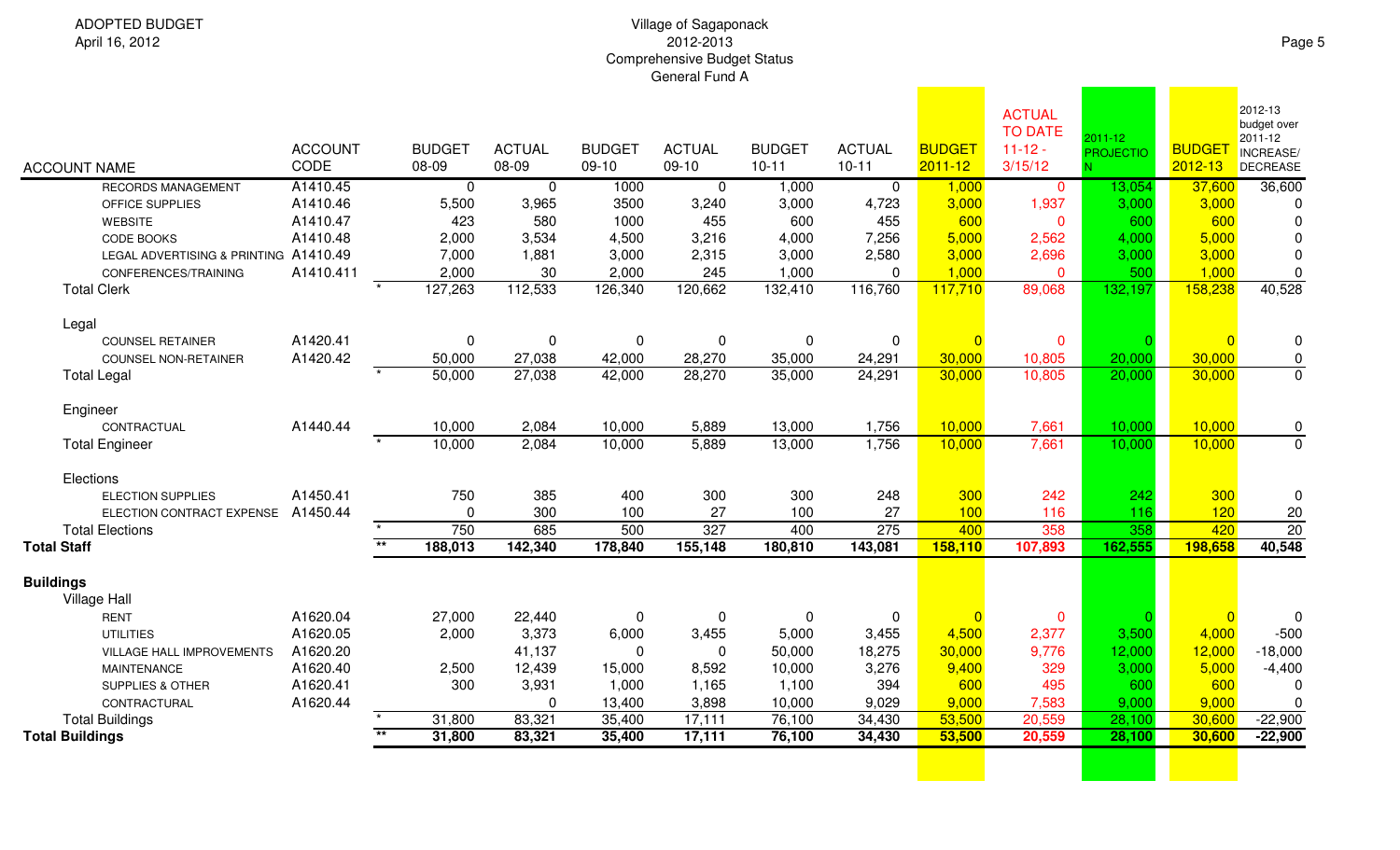| <b>ACCOUNT NAME</b>               | <b>ACCOUNT</b><br>CODE | <b>BUDGET</b><br>08-09 | <b>ACTUAL</b><br>08-09 | <b>BUDGET</b><br>$09-10$ | <b>ACTUAL</b><br>$09-10$ | <b>BUDGET</b><br>$10 - 11$ | <b>ACTUAL</b><br>$10 - 11$ | <b>BUDGET</b><br>$2011 - 12$ | <b>ACTUAL</b><br><b>TO DATE</b><br>$11 - 12 -$<br>3/15/12 | $2011 - 12$<br><b>PROJECTIO</b> | <b>BUDGET</b><br>2012-13 | 2012-13<br>budget over<br>2011-12<br>INCREASE/<br><b>DECREASE</b> |
|-----------------------------------|------------------------|------------------------|------------------------|--------------------------|--------------------------|----------------------------|----------------------------|------------------------------|-----------------------------------------------------------|---------------------------------|--------------------------|-------------------------------------------------------------------|
| <b>Special Items</b>              |                        |                        |                        |                          |                          |                            |                            |                              |                                                           |                                 |                          |                                                                   |
| Insurance                         |                        |                        |                        |                          |                          |                            |                            |                              |                                                           |                                 |                          |                                                                   |
| <b>GENERAL LIABILITY</b>          | A1910.00               | 5,100                  | 2,853                  | 8,173                    | 8,504                    | 9,000                      | 6,332                      | 7,000                        | 6,191                                                     | 6,191                           | 7,000                    | 0                                                                 |
| PUBLIC OFFICIALS LIABILITY        | A1910.01               | 2,000                  | 1,932                  | 1,990                    | 1,684                    | 1,800                      | 1,602                      | 2,000                        | 1,595                                                     | 1,595                           | 2,000                    | $\pmb{0}$                                                         |
| WORKERS COMPENSATION              | A1910.02               | 2,600                  | 2,500                  | 2,600                    | 2,500                    | 2,600                      | 2,500                      | 2,600                        | 2,503                                                     | 2,503                           | 2,600                    | $\pmb{0}$                                                         |
| <b>COMMERCIAL UMBRELLA</b>        | A1910.03               | 5,500                  | 2,845                  | 2,930                    | 2,845                    | 2,930                      | 2,727                      | 3,000                        | 2,730                                                     | 2,730                           | 3,000                    | $\pmb{0}$                                                         |
| <b>Total Insurance</b>            |                        | 15,200                 | 10,130                 | 15,693                   | 15,532                   | 16,330                     | 13,161                     | 14,600                       | 13,019                                                    | 13,019                          | 14,600                   | $\overline{0}$                                                    |
| <b>Association Dues</b>           |                        |                        |                        |                          |                          |                            |                            |                              |                                                           |                                 |                          |                                                                   |
| <b>MUNICIPAL DUES</b>             | A1920.04               | 1,500                  | 1,387                  | 1,500                    | 1,776                    | 1,800                      | 1,997                      | 1,862                        | 1,737                                                     | 1,862                           | 1,872                    |                                                                   |
| <b>Total Association Dues</b>     |                        | 1,500                  | 1,387                  | 1,500                    | 1,776                    | 1,800                      | 1,997                      | 1,862                        | 1,737                                                     | 1,862                           | 1,872                    | $\frac{10}{10}$                                                   |
| Judgments & Claims                |                        |                        |                        |                          |                          |                            |                            |                              |                                                           |                                 |                          |                                                                   |
| <b>JUDGMENTS &amp; CLAIMS</b>     | A1930.00               | 0                      | 0                      | 0                        | 0                        | 0                          | $\mathbf 0$                | $\overline{0}$               | $\mathbf 0$                                               |                                 | $\overline{0}$           | $\pmb{0}$                                                         |
| Total Judgment & Claims           |                        | $\overline{0}$         | $\mathbf 0$            | 0                        | $\mathbf 0$              | 0                          | $\mathbf 0$                | $\overline{0}$               | $\mathbf 0$                                               |                                 | $\overline{0}$           | $\overline{0}$                                                    |
| <b>MTA Taxes</b>                  |                        |                        |                        |                          |                          |                            |                            |                              |                                                           |                                 |                          |                                                                   |
| <b>MTA TAXES</b>                  | A1940.00               |                        |                        | 0                        | 537                      | 524                        | 527                        | 600                          | 419                                                       | 419                             | $\overline{0}$           | $-600$                                                            |
| <b>Total MTA Taxes</b>            |                        |                        |                        | $\mathbf{0}$             | 537                      | 524                        | 527                        | 600                          | 419                                                       | 419                             | $\overline{0}$           | $-600$                                                            |
| Taxes & Assessment on Real Prop   |                        |                        |                        |                          |                          |                            |                            |                              |                                                           |                                 |                          |                                                                   |
| TAXES ON REAL PROPERTY            | A1950.00               |                        |                        | 0                        | 60                       | 0                          | 0                          | $\overline{0}$               | $\mathbf 0$                                               |                                 | $\overline{0}$           | $\boldsymbol{0}$                                                  |
| Total Taxes & Assess on Real Prop |                        |                        |                        | $\mathbf{0}$             | 60                       | $\overline{0}$             | $\mathbf 0$                | $\overline{0}$               | $\mathbf 0$                                               |                                 | $\overline{0}$           | $\mathbf 0$                                                       |
| Contingency                       |                        |                        |                        |                          |                          |                            |                            |                              |                                                           |                                 |                          |                                                                   |
| CONTINGENCY                       | A1990.40               | 45,000                 | 0                      | 45,000                   | 2,424                    | 30,000                     | 0                          | 25,000                       | $\mathbf 0$                                               |                                 | 25,000                   | 0                                                                 |
| <b>Total Contingency</b>          |                        | 45,000                 | $\mathbf 0$            | 45,000                   | 2,424                    | 30,000                     | $\mathbf 0$                | 25,000                       | $\overline{0}$                                            |                                 | 25,000                   | $\mathbf 0$                                                       |
| <b>Total Special Items</b>        |                        | $***$<br>61,700        | 11,517                 | 62,193                   | 20,329                   | 48,130                     | 15,684                     | 42,062                       | 15,174                                                    | 15,300                          | 41,472                   | $-590$                                                            |
| <b>Safety Inspection</b>          |                        |                        |                        |                          |                          |                            |                            |                              |                                                           |                                 |                          |                                                                   |
| <b>Building Department</b>        |                        |                        |                        |                          |                          |                            |                            |                              |                                                           |                                 |                          |                                                                   |
| <b>BUILDING INSPECTOR</b>         | A3620.10               | 44,460                 | 45,630                 | 45,630                   | 45,630                   | 46,999                     | 65,199                     | 47,942                       | 38,722                                                    | 47,942                          | 59,630                   | 11,688                                                            |
| <b>CLERICAL</b>                   | A3620.11               |                        |                        |                          |                          | 0                          | 0                          | 18,564                       | 14,994                                                    | 18,564                          | 22,935                   | 4,371                                                             |
| <b>EQUIPMENT</b>                  | A3620.20               | 4,000                  | 1,638                  | 2,000                    | 2,000                    | 1,000                      | 180                        | 1,000                        | 1,093                                                     | 1,093                           | 1,000                    | 0                                                                 |
| <b>SUPPLIES</b>                   | A3620.40               | 3,000                  | 1,141                  | 2,500                    | 2,387                    | 2,000                      | 2,066                      | 2,000                        | 863                                                       | 1,200                           | 1,500                    | $-500$                                                            |
| CODE ENFORCEMENT OFFICER          | A3620.41               | 0                      | 0                      | 0                        | 0                        | 0                          | 0                          | $\overline{0}$               | $\mathbf 0$                                               |                                 | $\overline{0}$           | 0                                                                 |
| CONTRACTUAL                       | A3620.44               | 1,000                  | 1,549                  | 2,400                    | 250                      | 2,400                      | 0                          | 4,000                        | 0                                                         |                                 | 4,000                    | 0                                                                 |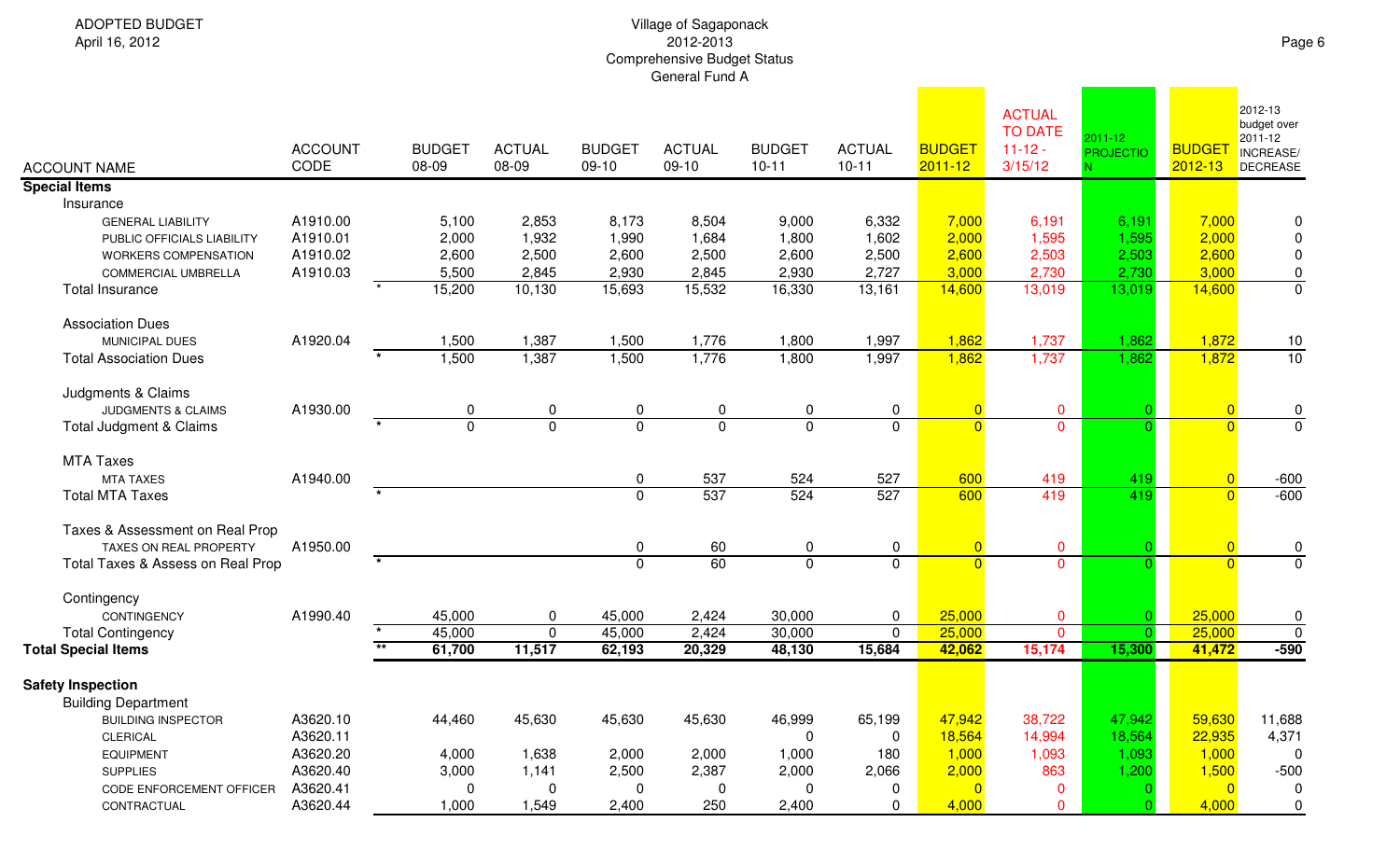ADOPTED BUDGETApril 16, 2012

| <b>ACCOUNT NAME</b><br><b>Total Building Department</b><br><b>Total Safety Inspection</b>                   | <b>ACCOUNT</b><br>CODE | $\overline{**}$ | <b>BUDGET</b><br>08-09<br>52,460<br>52,460 | <b>ACTUAL</b><br>08-09<br>49,957<br>49,957 | <b>BUDGET</b><br>$09-10$<br>52,530<br>52,530 | <b>ACTUAL</b><br>09-10<br>50,267<br>50,267 | <b>BUDGET</b><br>$10 - 11$<br>52,399<br>52,399 | <b>ACTUAL</b><br>$10 - 11$<br>67,445<br>67,445 | <b>BUDGET</b><br>$2011 - 12$<br>73,506<br>73,506 | <b>ACTUAL</b><br><b>TO DATE</b><br>$11 - 12 -$<br>3/15/12<br>55,672<br>55,672 | 2011-12<br><b>PROJECTIO</b><br>68,799<br>68,799 | <b>BUDGET</b><br>2012-13<br>89,065<br>89,065 | 2012-13<br>budget over<br>2011-12<br>INCREASE/<br><b>DECREASE</b><br>15,559<br>15,559 |
|-------------------------------------------------------------------------------------------------------------|------------------------|-----------------|--------------------------------------------|--------------------------------------------|----------------------------------------------|--------------------------------------------|------------------------------------------------|------------------------------------------------|--------------------------------------------------|-------------------------------------------------------------------------------|-------------------------------------------------|----------------------------------------------|---------------------------------------------------------------------------------------|
| <b>Registrar of Vital Statistics</b><br><b>Registrar of Vital Statistics</b><br><b>SUPPLIES &amp; OTHER</b> | A4020.10               |                 | 100                                        | 0                                          | 100                                          | $\mathbf 0$                                | 100                                            | $\mathbf 0$                                    | 100                                              | $\mathbf 0$                                                                   |                                                 | 100                                          | $\pmb{0}$                                                                             |
| <b>Total Registrar of Vital Statistics</b><br><b>Total Registrar of Vital Statistics</b>                    |                        | $\overline{**}$ | 100<br>100                                 | $\mathbf 0$<br>$\mathbf{0}$                | 100<br>100                                   | $\overline{0}$<br>$\overline{\mathbf{0}}$  | 100<br>100                                     | $\mathbf 0$<br>$\mathbf{0}$                    | 100<br>100                                       | $\overline{0}$<br>$\mathbf{0}$                                                | $\overline{0}$<br>O.                            | 100<br>100                                   | $\overline{0}$<br>$\overline{\mathfrak{o}}$                                           |
| <b>Highway Department</b><br>Road Maintenance                                                               |                        |                 |                                            |                                            |                                              |                                            |                                                |                                                |                                                  |                                                                               |                                                 |                                              |                                                                                       |
| STREETS- CAPITAL EXPENSE                                                                                    | A5110.20               |                 | 100,000                                    | 100,000                                    | 0                                            | 0                                          | 0                                              | $\Omega$                                       | $\overline{0}$                                   | $\mathbf 0$                                                                   |                                                 | $\Omega$                                     | $\mathbf{0}$                                                                          |
| SUPPLIES & OTHER                                                                                            | A5110.40               |                 | 1,200                                      | 0                                          | 1,200                                        | 4,575                                      | 3,000                                          | 1,163                                          | 3,000                                            | $\mathbf 0$                                                                   |                                                 | $\overline{0}$                               | $-3,000$                                                                              |
| <b>DRAINAGE</b>                                                                                             | A5110.43               |                 | 30,000                                     | $\mathbf 0$                                | 30,000                                       | 14,550                                     | $\mathbf 0$                                    | 5,760                                          | 6,000                                            | $\mathbf 0$                                                                   |                                                 | $\overline{0}$                               | $-6,000$                                                                              |
| CONCRETE/SIDEWALKS                                                                                          | A5110.44               |                 | 0                                          | $\mathbf 0$                                | $\mathbf 0$                                  | 0                                          | 0                                              | 0                                              | $\overline{0}$                                   | $\mathbf 0$                                                                   |                                                 | $\overline{0}$                               | $\mathbf 0$                                                                           |
| <b>Total Road Maintenance</b>                                                                               |                        |                 | 131,200                                    | 100,000                                    | 31,200                                       | 19,125                                     | 3,000                                          | 6,923                                          | 9,000                                            | $\overline{0}$                                                                | $\Omega$                                        | $\overline{0}$                               | $-9,000$                                                                              |
| <b>Total Highway Department</b>                                                                             |                        |                 | 131,200                                    | 100,000                                    | 31,200                                       | 19,125                                     | 3,000                                          | 6,923                                          | 9,000                                            | $\mathbf{0}$                                                                  | $\mathbf{0}$                                    | $\mathbf{0}$                                 | $-9,000$                                                                              |
| <b>Land Use &amp; Environment</b>                                                                           |                        |                 |                                            |                                            |                                              |                                            |                                                |                                                |                                                  |                                                                               |                                                 |                                              |                                                                                       |
| Zoning                                                                                                      |                        |                 |                                            |                                            |                                              |                                            |                                                |                                                |                                                  |                                                                               |                                                 |                                              |                                                                                       |
| CONTRACTUAL                                                                                                 | A8010.40               |                 | 9,000                                      | 3,092                                      | 5,000                                        | 5,039                                      | 5,000                                          | 9,409                                          | 9,000                                            | 3,435                                                                         | 5,500                                           | 7,000                                        | $-2,000$                                                                              |
| <b>LEGAL</b>                                                                                                | A8010.42               |                 | 9,000                                      | 6,750                                      | 6,000                                        | 9,000                                      | 7,000                                          | 11,963                                         | 12,000                                           | 3,563                                                                         | 5,000                                           | 10,000                                       | $-2,000$                                                                              |
| MISC.                                                                                                       | A8010.20               |                 | 300                                        | $\Omega$                                   | $\mathbf{0}$                                 | 285                                        | 300                                            | 160                                            | 300                                              | 541                                                                           | 541                                             | 500                                          | 200                                                                                   |
| <b>Total Zoning</b>                                                                                         |                        |                 | 18,300                                     | 9,842                                      | 11,000                                       | 14,324                                     | 12,300                                         | 21,532                                         | 21,300                                           | 7,539                                                                         | 11,041                                          | 17,500                                       | $-3,800$                                                                              |
| Planning                                                                                                    |                        |                 |                                            |                                            |                                              |                                            |                                                |                                                |                                                  |                                                                               |                                                 |                                              |                                                                                       |
| <b>Planning Contractural</b>                                                                                | A8020.40               |                 | 18,000                                     | 21,808                                     | 5,000                                        | 15,283                                     | 10,000                                         | 17,568                                         | 12,000                                           | 7,594                                                                         | 10,000                                          | 10,000                                       | $-2,000$                                                                              |
| LEGAL                                                                                                       | A8020.42               |                 | 11,000                                     | 13,838                                     | 12,000                                       | 11,850                                     | 12,000                                         | 16,200                                         | 12,000                                           | 2,663                                                                         | 6,000                                           | 10,000                                       | $-2,000$                                                                              |
| <b>Engineering Contractural</b>                                                                             | A8020.44               |                 |                                            | 4,875                                      | $\mathbf 0$                                  | 8,226                                      | 6,500                                          | 6,575                                          | 6,500                                            | 2,346                                                                         | 4,000                                           | 5,000                                        | $-1,500$                                                                              |
| MISC.                                                                                                       | A8020.20               |                 | 300                                        | $\mathbf{0}$                               | 0                                            | 95                                         | 300                                            | 160                                            | 300                                              | 300                                                                           | 300                                             | 500                                          | 200                                                                                   |
| <b>Total Planning</b>                                                                                       |                        |                 | 29,300                                     | 40,520                                     | 17,000                                       | 35,454                                     | 28,800                                         | 40,503                                         | 30,800                                           | 12,902                                                                        | 20,300                                          | 25,500                                       | $-5,300$                                                                              |
| <b>AHRB</b>                                                                                                 |                        |                 |                                            |                                            |                                              |                                            |                                                |                                                |                                                  |                                                                               |                                                 |                                              |                                                                                       |
| CONTRACTUAL                                                                                                 | A8030.40               |                 | 0                                          | 0                                          | $\mathbf 0$                                  | $\mathbf 0$                                | $\mathbf 0$                                    | $\mathbf 0$                                    | $\Omega$                                         | $\mathbf 0$                                                                   |                                                 | $\Omega$                                     | 0                                                                                     |
| LEGAL                                                                                                       | A8030.42               |                 | $\overline{0}$                             | $\mathbf 0$                                | 4,000                                        | 3,488                                      | 4,000                                          | 2,025                                          | 3,000                                            | 1,988                                                                         | 2,500                                           | 3,000                                        | $\mathbf 0$                                                                           |